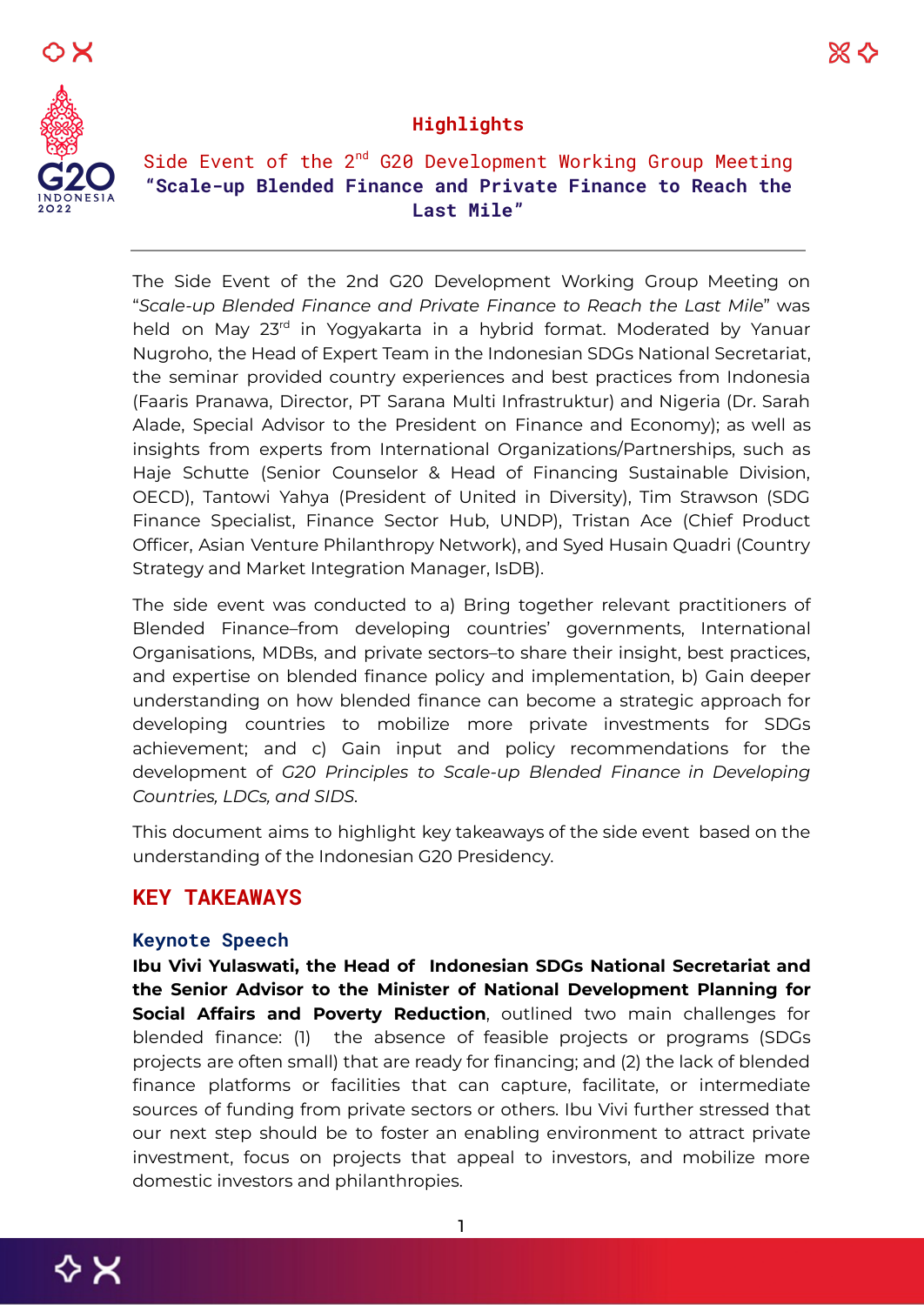



**Finding the nexus on the role and mandate between governments, local intermediaries, MDBs, and private sectors to collectively resolve SDG financing gap through a blended finance approach:**

**In reference to three key pillars in support of the Addis Ababa Action Agenda (AAAA), blended finance can be an approach to** mobilize institutional, public, and private capital to development projects where needs are the greatest; align finance to the SDGs and; achieve SDG Impact at country-level, through country-led national finance plans.

**A proper risk allocation is key to allow parties to join the project. In this sense, the role of financial Institutions is critical**. Local intermediaries (National Development Banks and Development Financial Institutions/DFIs) are important to address market failure in development financing. DFIs tend to take bigger risks, undertake development functions and are informed of project development facilities. Particularly in developing countries to unlock climate financing, there are four key tools in place: 1) Upstream / policy advisory; 2) Technical assistance; 3) Financial instruments; 4) Syndication platforms.

**An integrated and robust Medium-Term National Development Plan is crucial** to bring together all levels of governments, private sectors, and development partners to finance development projects. In Nigeria, the National Development Plan estimated an investment need of NGN 348.1 billion which 14.3% of total investment will come from government expenditure and 85.7% will come from private sectors.

**Through Integrated National Financing Framework (INFF),** governments can identify the financing gap, development priorities, and types of investment needs in their country, which will help them develop a financing strategy and plan reform for SDG-aligned financing. So far, more than 80 countries are developing INFFs. Additionally, **through SDG Investment Opportunity Areas** more than 40 countries have identified SDGs related projects which have viability to receive funding. These projects have been aligned with the national development projects, with a vision to appeal to the investors. A third of the identified investment areas will require some form of blended and public-private instruments.

**Finding the nexus requires reimagining the financial architecture that is currently driven by the global North.** Therefore we need to enhance financing access to the communities in developing countries, as well as equipping them with sufficient knowledge.

**Having a dedicated institution to align the available financing with SDG-linked projects in developing countries, LDCs, and SIDS could be a solution.** The Global Blended Finance Alliance (BFA) aims to support the development of SDG-linked investment that will not only result in financial return but also in social and environmental impact. The BFA has six priority function areas, namely: (1) Policy; (2) Human Development; (3) Tech & Data; (4)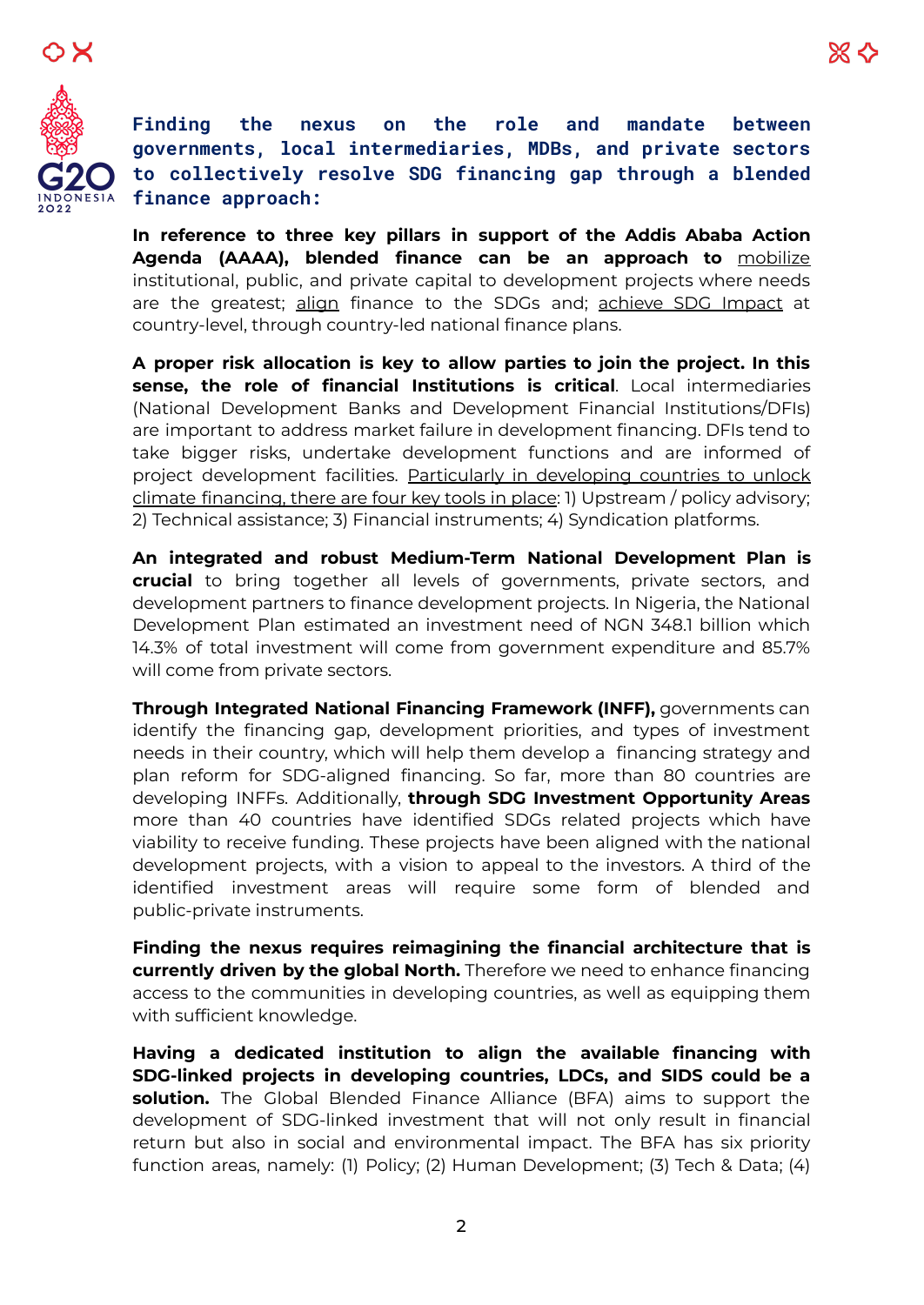



Finance and Funds; (5) Regional and Emerging Market; (6) Enterprise. The first three functions will involve capacity buildings, while the third to sixth function will be run in a commercial approach.

# **Best practices of blended finance at the policy and the field level:**

**In reference to the existing blended finance principles, experience in the field tells us that there are three dimensional gaps:** 1) missing frameworks for developing countries, LDCs, and SIDS; 2) scaling blended finance in the social sector; 3) implementation and capacity in particular in LDCs and SIDS.

**Fostering better coordination among stakeholders shall go hand in hand in policy and operational level.** For instance, Indonesia has an Infrastructure Guarantee Fund in the policy level which serves as a guiding policy to provide guarantee and assist project preparation. PT Sarana Multi Infrastructure (PT SMI) from Indonesia brought forward the example of SDG Indonesia One, whereby it undertakes 4 main services: (1) SDG Development Facilities, (2) SDG De-risk Facilities, (3) SDG Financing Facilities, (4) SDG Equity Fund.

**To build investors' confidence, Nigeria's Government has partnered with several Development Financial Institutions, Central Banks, and Rating Agencies to provide guarantees, reduce transaction cost and derisk perception to attract private investors**. In Nigeria, there are The Bank of Industry (BOI) and Development Bank of Nigeria (DBN) which provide blended financing schemes in the form of Senior Eurobond and partial credit guarantees that benefitted MSMEs especially youth and women-led MSMEs.

**To realize its commitment towards sustainability and SDGs, the IsDB applies a Sustainability Finance Framework (SFF)** which aims to define the use of proceeds, project evaluation and selection method, management of proceeds, and impact reporting to facilitate transparency and accountability. These mechanisms will allow developing countries to attract more private and sustainable finances, for example through Green and Sustainability Sukuk.

# **Ideas on G20 Actions - Actionable policy recommendations and international cooperations:**

### **Target blended finance to local contexts and employ blended finance to catalyze finance in the last mile**

Several speakers highlighted that understanding the local domestic market is a key in scaling up blended finance and it is considered as a public policy job for governments to set the direction of financing to identify target sectors and priorities, and to engage local actors. From Indonesia's experience, credible national implementing agencies are required to gain international trust while connecting to local needs and context. In Nigeria, stakeholder engagement in formulating and implementing the National Development Plan is a way to link investment to local needs. The engagement involves consultation to every level of governments (from local to top-tier), community of investors, and Development Finance Institutions.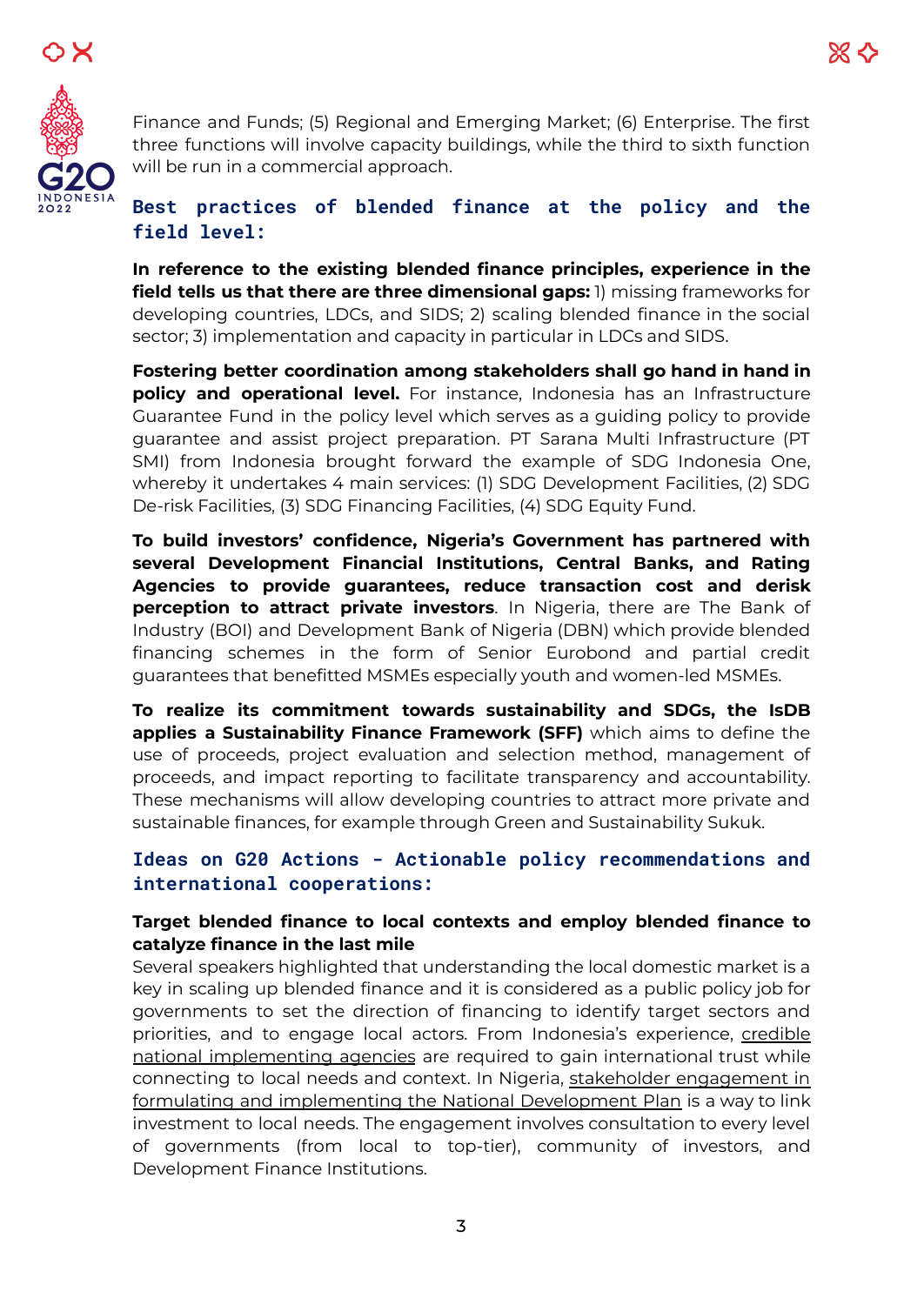



#### **Support domestic financial systems and market development**

From the experience in Nigeria, putting in a necessary reform to unlock the domestic financial market including by unlocking pension funds are beneficial to attract private investors from outside the country. The support from donors, multilateral agencies, and development partners in understanding the environment in developing countries and inviting private investors into the countries are also crucial. Furthermore, international rating agencies need to acquire knowledge from local rating agencies to understand local market, risk and perception. From Indonesia's experience, unlocking the domestic financial market requires a national credible institution for instance in the form of AAA rated company to increase credit quality of a bond issuer. In this case, PT SMI provides guarantee through credit enhancement facilities to make bond issuers in sustainability sectors obtain better ratings so they can access financing from the local capital market.

Additionally, capacity building is an important element, especially to enable government and local actors in structuring blended finance and its risk-sharing capacity. Capacity building could be channeled through existing programs in MDBs, DFI, and platforms like INFF Facility, and by leveraging on regional blocks. Good blended finance practices over time lessen the risk taken by the government and increase the risk taken by private sectors, so it will result in a commercial sustainability. From Nigeria's experience, when the ability of governments to guarantee is not sufficient, MDBs could come to the rescue by providing measures of guarantees (partial guarantee) for the big ticket items. Furthermore, there are many templates provided by MDBs on how to manage risk allocation and manage blended finance projects.

#### **Aim for scale through systemic and transformational approaches**

Reaching the scale in blended finance will require development cooperation actors to focus on scaling up existing practices rather than creating new ones. This also demands collaboration between MDBs, National Development Bank and commercial banks to the extent necessary. From Indonesia's experience, systemic approach comes when there is a combination of project preparation facility (for example through grant) and financing facility to link the project to finance. In Indonesia, project preparation facilities are relevant to help projects meet the investors' requirements and become bankable. Furthermore, the right level of coordination, informed competition, and trust among stakeholders in blended finance is needed.

### **Improve impact management and measurement, and promote transparency**

As a growing number of countries are interested in developing impact measurement. It's quite important to stress on intentional management of impact. When private capital comes in with the support of public funds, it's useful as well to build their capacity. With regard to the reporting, it is crucial to describe the methodology of reporting mechanism including target items and estimation prior to the blended financing. Furthermore, from PT SMI's